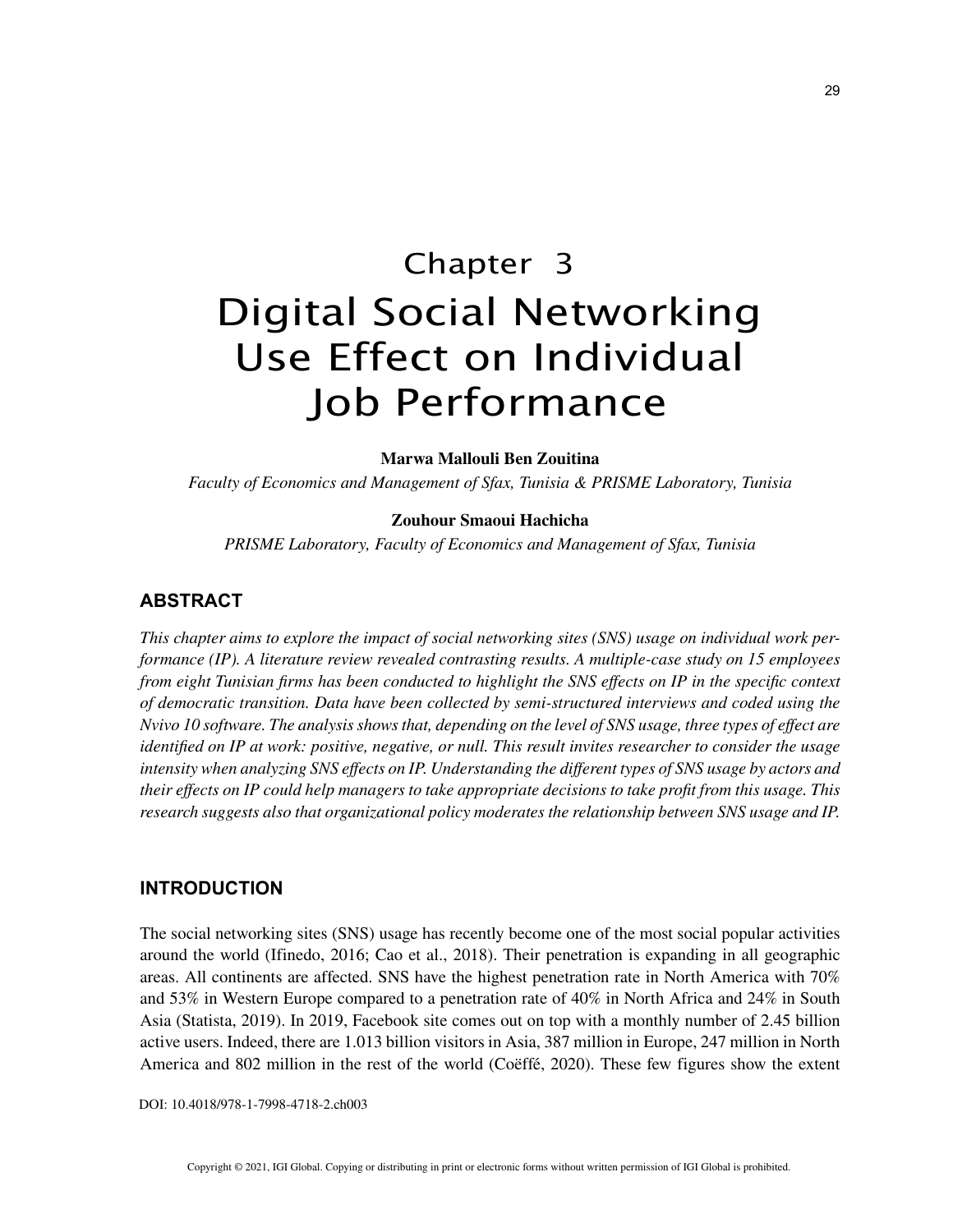of SNS phenomenon, which constitutes an emerging field of study. Various aspects related to SNS usage have attracted researchers' attention. However, most of these previous researches were mainly conducted in educational institutions and used students as subjects (Charoensukmongkol, 2014; Köffer et al., 2014). The study of the impact of SNS usage in organizations constitutes a little explored field (Charoensukmongkol, 2014).

Recently, SNS such as Facebook, Twitter and LinkedIn have become essential for companies (Corre, 2011). These platforms help employees to communicate, cooperate, and get information or document. Also, they allow to create a social structure and an information transfer between employees (Heidemann et al., 2012). The impact of SNS usage on employee's work is one of the major managers' concerns (IACE, 2016). Besides, the access to different SNS by employees during working time is expanding (Nazir et al., 2016). There is a debate about SNS usage value for organization members. North (2010), Van Zyl (2010) and Ashraf and Javed (2014) found that social networking platforms can lead to difficulties associated with interference between function- related activities and social media activities. Others authors concluded that SNS can improve employee work performance (Hassan et al., 2011; Xi Zhang et al., 2015; Nazir et al., 2016; Kishokumar, 2016). In addition, the SNS impact on IP has been studied in different contexts such as the United States (Moqbel et al., 2013), Greece (Leftheriotis & Giannakos, 2014) and China (Cao et al., 2016). The question of SNS usage in Arabic countries has not yet been investigated (Mallouli et al., 2017). Particularly, democratic transition countries, like Tunisia employed some information control models including social media to ensure opinions' harmonization (Koch, 2015). These practices may affect the way SNS are used by employees.

This research introduces SNS use as a potential determinant of IP at the workplace. On the one hand, the study of this relation is motivated by the increasingly intensive use of these tools in the contemporary organizational context (Charoensukmongkol, 2014; Leftheriotis & Giannakos, 2014; Xi Zhang et al., 2015; Kishokumar, 2016). On the other hand, this choice is driven by the controversial result presented in studies investigating the relationship between SNS usage and IP (Wickramasinghe & Nisaf, 2012; Moqbel et al., 2013).

Therefore, we address the following question: What is the impact of SNS usage at work on individual job performance?

First, this chapter aims to present an overview of key concepts namely SNS, usage and individual performance. Second, the relationship between SNS usage and individual performance is clarified. Then, the methodological choices related to the qualitative study research are described. Finally, the data analysis results are detailed.

## **THEORETICAL BACKGROUND AND CONCEPTUAL FRAMEWORK**

## **Media Synchronicity Theory (MST)**

In this chapter, the Media Synchronicity Theory (MST) presented by Dennis and Kinney (1998) was mobilized to explain the impact of SNS usage on IP at work. Synchronicity of the media means that two people work together on the same task, at the same time and have shared concentration (Chevrin, 2006).

For Dennis and Kinney (1998), MST states that work tasks are based on a communication process which is composed of two fundamental processes. It is mainly about the information transmission process, maintained by media with low synchronicity and convergence process, based on media of high